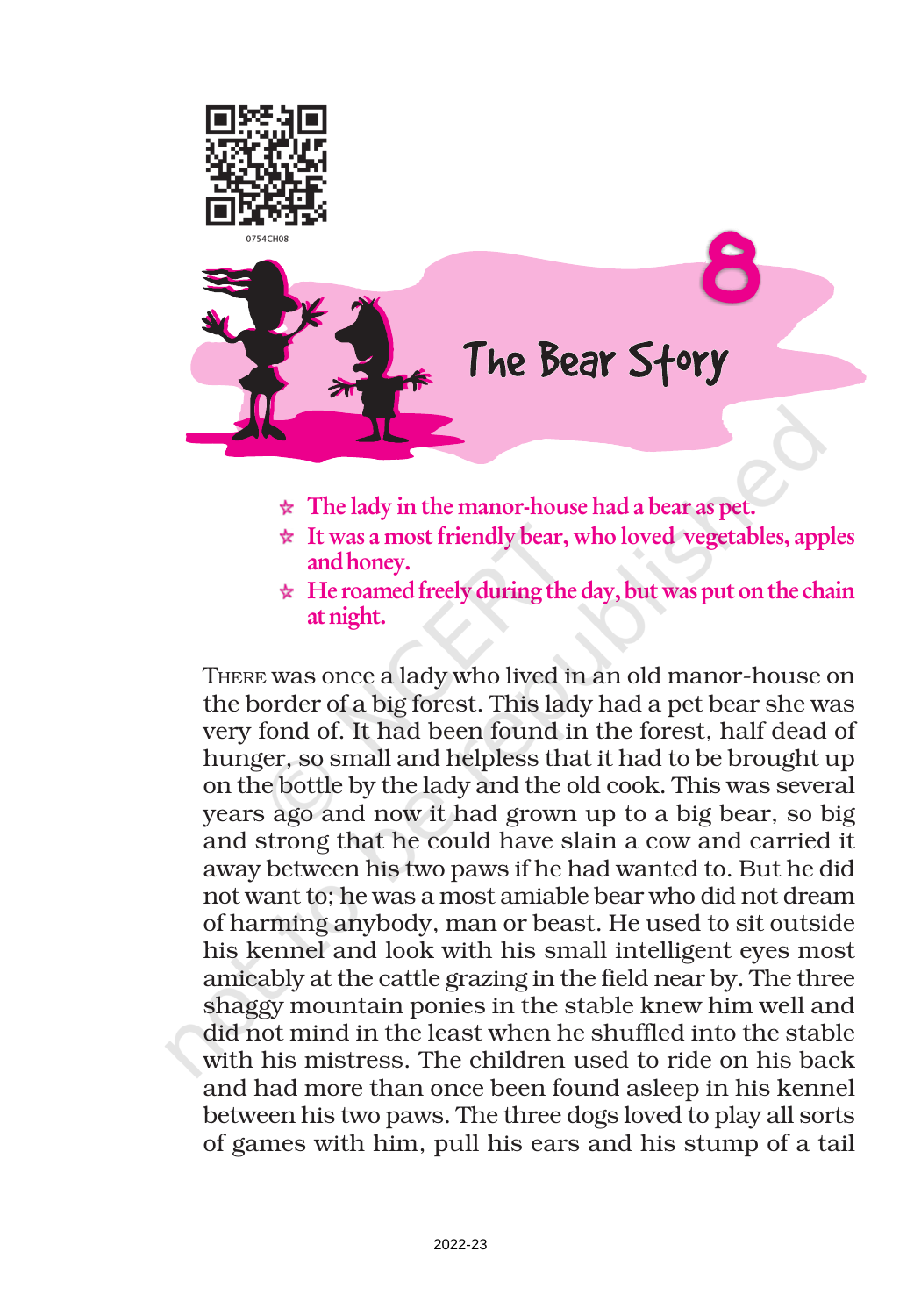

53

The Bear Story

The Bear Story

and tease him in every way, but he did not mind it in the least. He had never tasted meat; he ate the same food as the dogs and often out of the same plate—bread, porridge, potato, cabbage, turnip. He had a fine appetite, and his friend, the cook, saw to it that he got his fill. Bears are vegetarians if they have a chance, and fruit is what they like best. In the autumn he used to sit and look with wistful eyes at the ripening apples in the orchard, and in his young days he had been sometimes unable to resist the temptation to climb the tree and help himself to a handful of them. Bears look clumsy and slow in their movements, but try a bear with an apple tree and you will soon find out that he can easily beat any school boy at that game. Now he had learnt that it was against the law, but he kept his small eyes wide open for any apples that fell to the ground. There had also been some difficulties about the beehives; he had been punished for this by being put on the chain for two days with a bleeding nose and he had never done it again. Otherwise he was never put on the chain except for the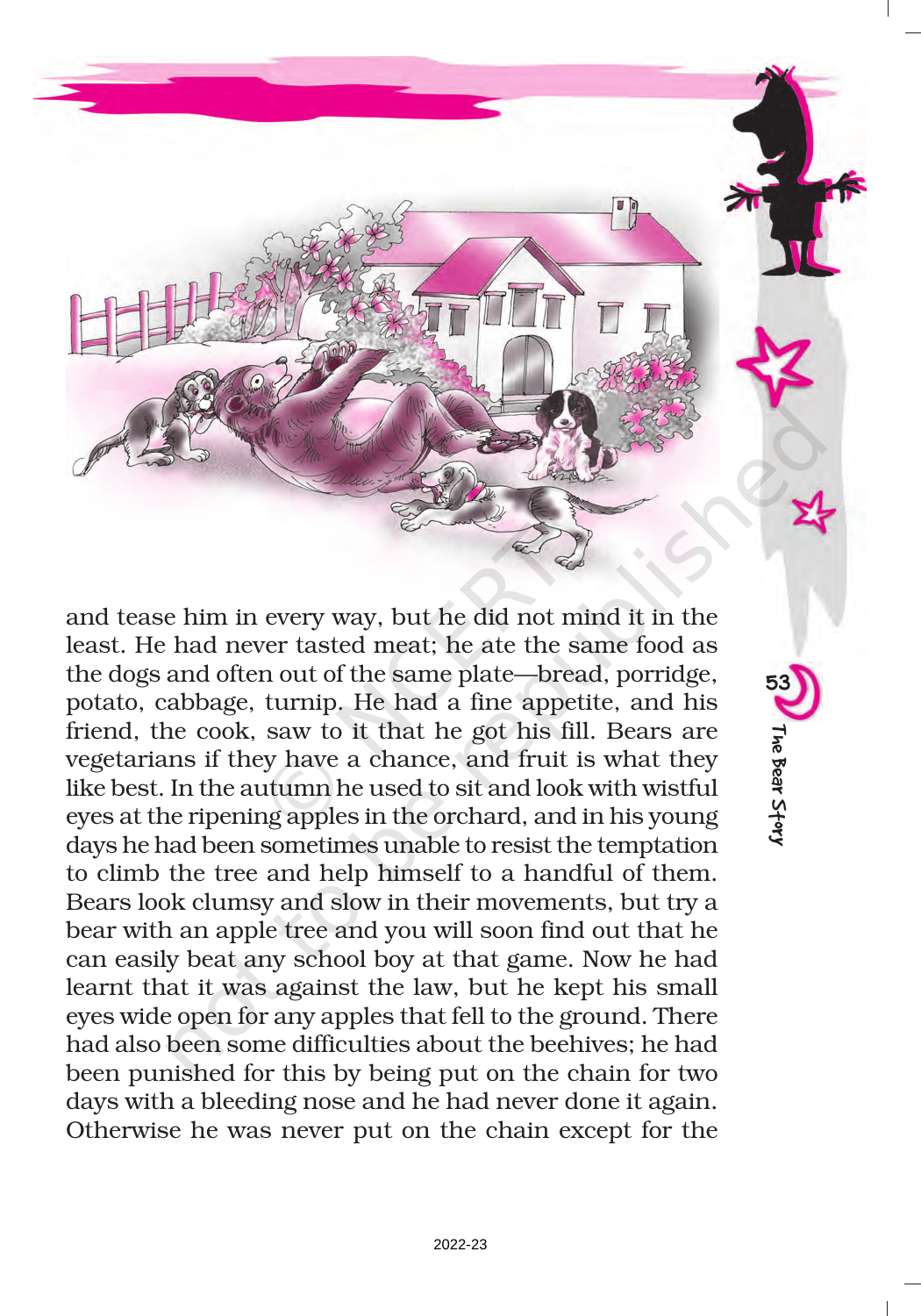night and quite rightly so, for a bear, like a dog, is apt to get somewhat ill-tempered if kept on the chain, and no wonder.

- $\star$  The lady visited her sister every Sunday, leaving the bear on the chain the whole afternoon.
- $\star$  One Sunday, while walking through the dense forest, she found him following her.
- $\star$  She was so angry with the disobedient bear that she hit him on the nose with her umbrella. But the bear was really friendly...

He was also put on the chain on Sundays when his mistress went to spend the afternoon with her married sister who lived in a solitary house on the other side of the mountain-lake, a good hour's walk through the dense forest. It was not supposed to be good for him to wander about in the forest with all its temptations; it was better to be on the safe side. He was also a bad sailor and had once taken such a fright at a sudden gust of wind that he had upset the boat and he and his mistress had to swim to the shore. Now he knew quite well what it meant when his mistress put him on the chain on Sundays, with a friendly tap on his head and the promise of an apple on her return if he had been good during her absence. He was sorry but resigned, like a good dog, when his mistress tells him he cannot come with her for a walk.

54An Alien Hand

UI An Alien Hand

One Sunday when the lady had chained him up as usual and was about half-way through the forest, she suddenly thought she heard the cracking of a tree-branch on the winding footpath behind her. She looked back and was horrified to see the bear coming along full speed. Bears look as if they move along quite slowly but they shuffle along much faster than a trotting horse. In a minute he had joined her, panting and sniffing, to take up his usual

2022-23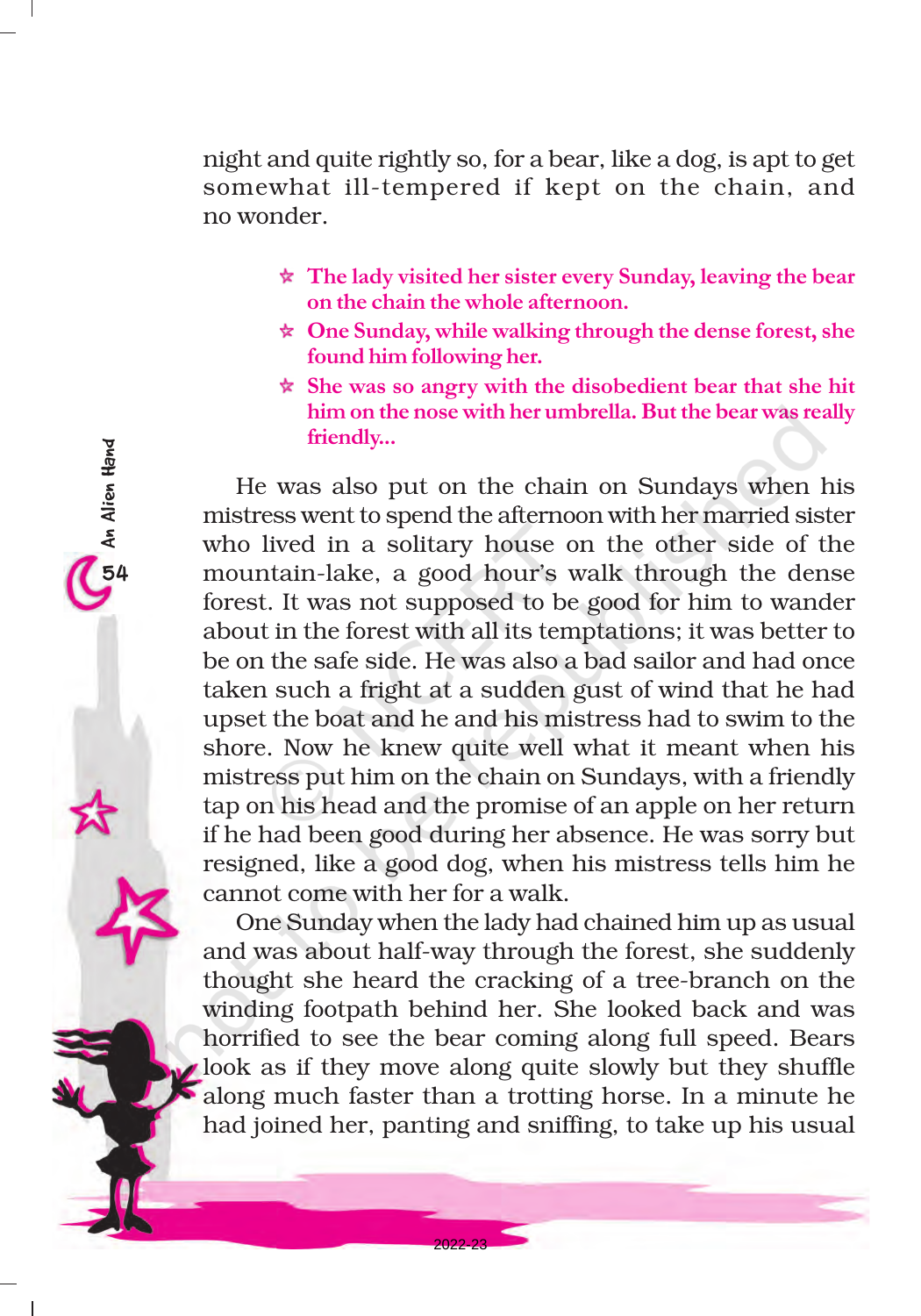place, dog-fashion, at her heels. The lady was very angry, she was already late for lunch, there was no time to take him back home, she did not want him to come with her, and, besides, it was very naughty of him to have disobeyed her. She told him in her severest voice to go back at once, menacing him with her parasol. He stopped a moment and looked at her with his cunning eyes, but did not want to go back and kept on sniffing at her. When the lady saw that he had even lost his new collar, she got still more angry and hit him on the nose with her parasol so hard that it broke in two. He stopped again, shook his head and opened his big mouth several times as if he wanted to say something. Then he turned round and began to shuffle



55

The Bear Story

The Bear Story

parasol: umbrella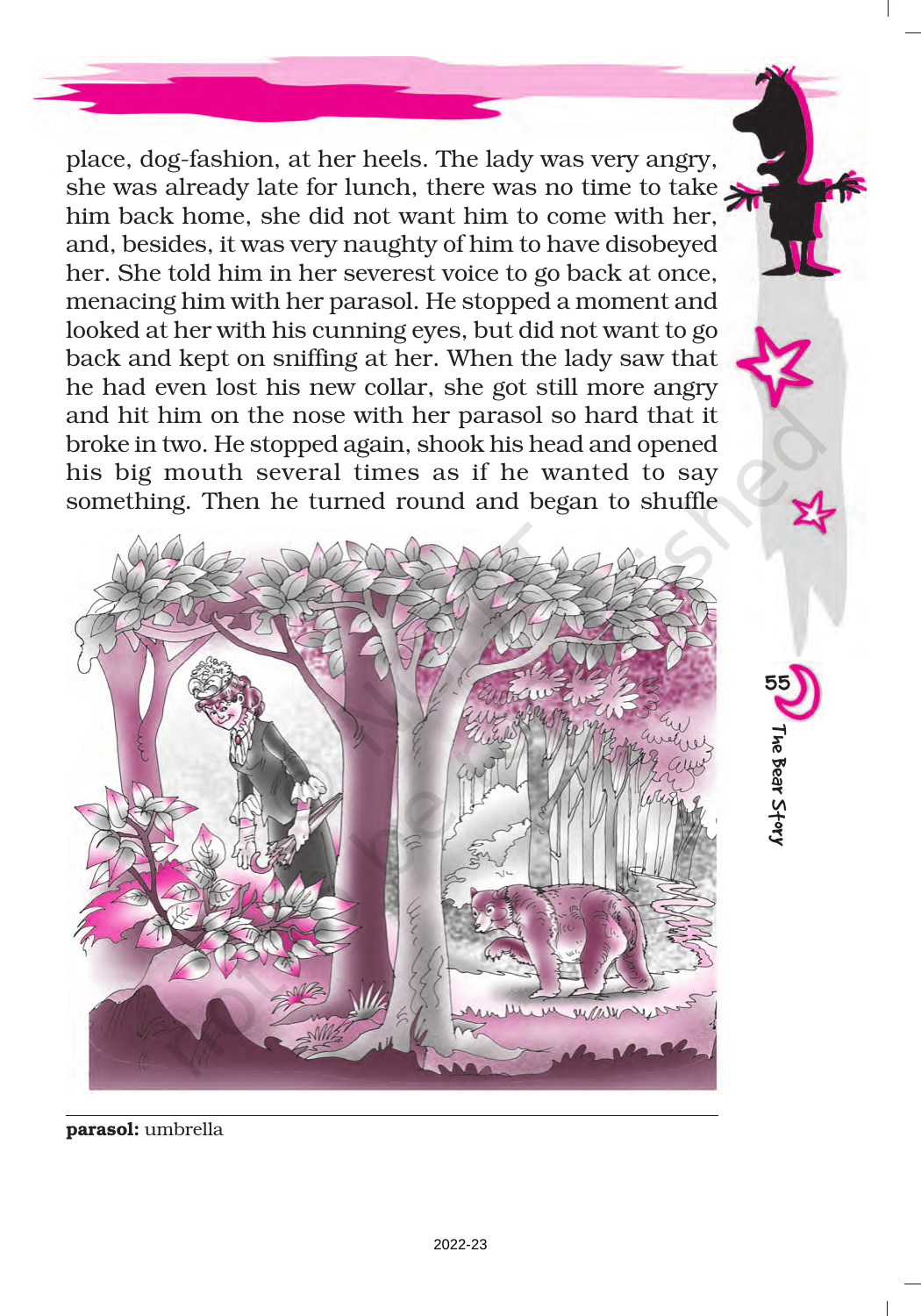

56An Alien Hand

**C<sub>50</sub>** An Alien Hand

back the way he had come stopping now and then to look at the lady till at last she lost sight of him.

When the lady came home in the evening, the bear was sitting in his usual place outside his kennel looking very sorry for himself. The lady was still very angry. She went up to him and began to scold him most severely and said he would have to be chained for two more days. The old cook who loved the bear as if he had been her son rushed out from the kitchen very angry.

"What are you scolding him for, missus," said the cook; "he has been as good as gold the whole day, bless him! He has been sitting here quite still on his haunches as meek as an angel, looking the whole time towards the gate for you to come back."

2022-23

AXEL MUNTHE